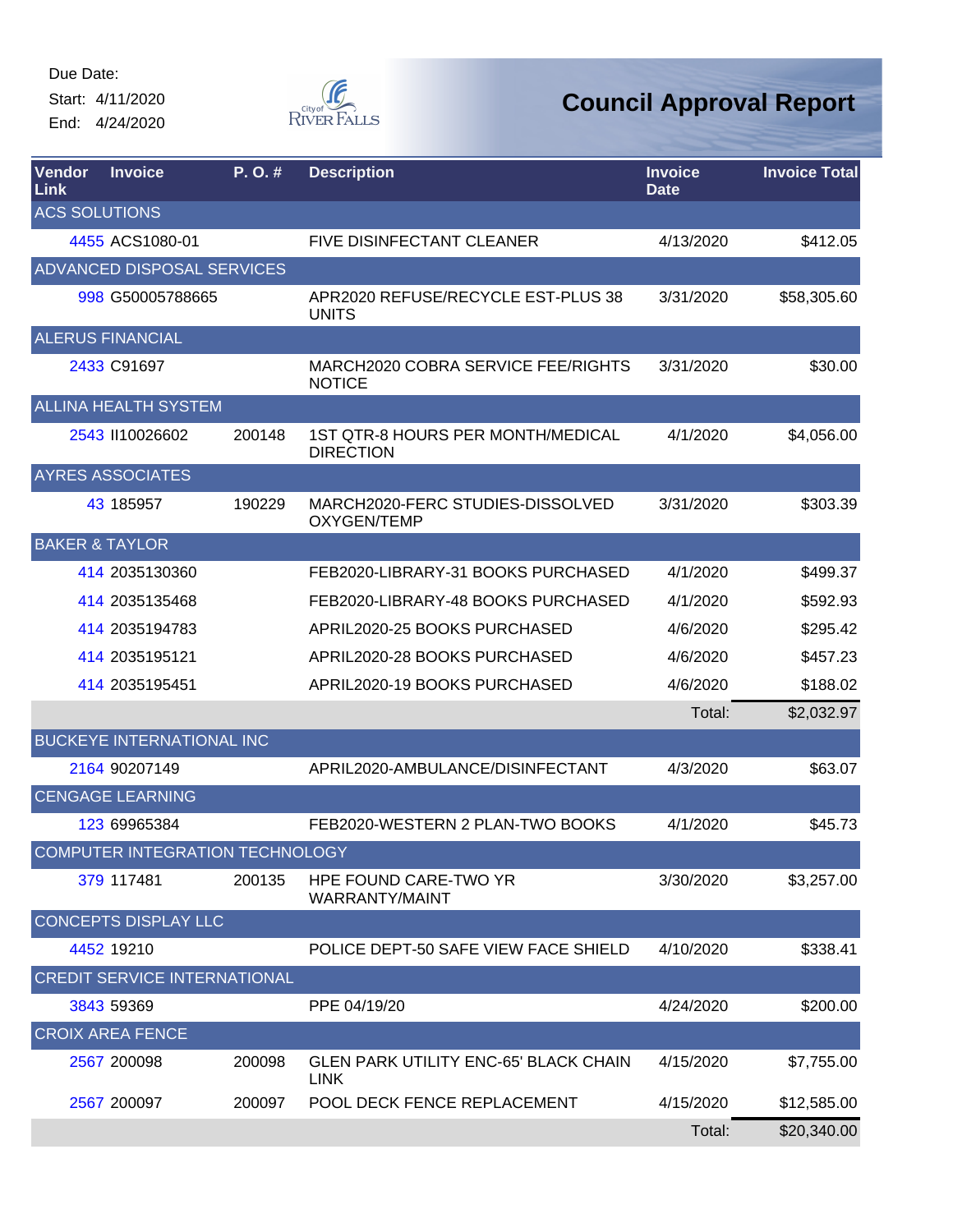Start: 4/11/2020 End: 4/24/2020



| <b>Vendor</b><br><b>Link</b> | <b>Invoice</b>                         | $P. O.$ # | <b>Description</b>                                      | <b>Invoice</b><br><b>Date</b> | <b>Invoice Total</b> |
|------------------------------|----------------------------------------|-----------|---------------------------------------------------------|-------------------------------|----------------------|
| <b>DYKES, MARK S</b>         |                                        |           |                                                         |                               |                      |
|                              | 96 11996                               |           | 3/2/20 SERVICE-CALIBRTE INFLUENT<br><b>MAGMETER</b>     | 4/1/2020                      | \$617.10             |
| <b>EBSCO</b>                 |                                        |           |                                                         |                               |                      |
|                              | 853 1598566                            |           | ONE YEAR SUBSCRIPTION-SMALL<br><b>FARMERS JOURNAL</b>   | 4/1/2020                      | \$47.00              |
| <b>EFTPS</b>                 |                                        |           |                                                         |                               |                      |
|                              | 7 59365                                |           | PPE 04/19/20                                            | 4/24/2020                     | \$75,515.56          |
|                              | EO JOHNSON CO. INC                     |           |                                                         |                               |                      |
|                              | 98 26810273                            |           | APRIL2020-PD RICOH COPIER BASE PYMT                     | 4/6/2020                      | \$151.50             |
|                              | 98 26879349                            |           | APRIL2020-LIBRARY SAMSUNG COPIER<br><b>BASE PYMT</b>    | 4/16/2020                     | \$109.52             |
|                              | 98 INV746568                           |           | JAN-APR2020 LIBRARY RICOH CONTRACT<br><b>OVERAGE</b>    | 4/20/2020                     | \$260.19             |
|                              | 98 INV746567                           |           | JAN-APR2020 LIBRARY SAMSUNG-<br><b>CONTRACT OVERAGE</b> | 4/20/2020                     | \$99.36              |
|                              |                                        |           |                                                         | Total:                        | \$620.57             |
|                              | <b>EXPRESS PERSONNEL SERVICES</b>      |           |                                                         |                               |                      |
|                              | 109 23799741                           |           | WKEND 3/29-J.HAYES-30.5HRS                              | 4/1/2020                      | \$667.95             |
|                              | 109 23825504                           |           | WKEND 4/5 - J.HAYES-29HRS                               | 4/7/2020                      | \$635.10             |
|                              | 109 23847135                           |           | WKEND 4/12-J.HAYES-33HRS                                | 4/14/2020                     | \$722.70             |
|                              | 109 23866424                           | 200036    | WKEND 4/19-T.SPAFFORD-13.5HRS                           | 4/21/2020                     | \$268.38             |
|                              |                                        |           |                                                         | Total:                        | \$2,294.13           |
|                              | FIRST NATIONAL BANK - RF SECTION 125   |           |                                                         |                               |                      |
|                              | 6 59364                                |           | PPE 04/19/20                                            | 4/24/2020                     | \$4,507.08           |
|                              | FIRST NATIONAL BANK OF RIVER FALLS INC |           |                                                         |                               |                      |
|                              | <b>115 APRLOAN3160</b>                 |           | APRIL2020-2015 FIRE TRUCK LOAN PYMT                     | 4/14/2020                     | \$33,906.02          |
|                              | FORUM COMMUNICATION CO                 |           |                                                         |                               |                      |
|                              | 234 2184960                            |           | MAR2020 NEWSPAPER-NOTICES/ADS                           | 3/31/2020                     | \$1,010.45           |
|                              | 234 6478867                            |           | <b>VOTING BY ABSENTEE NEWSPAPER</b><br><b>INSERT</b>    | 4/16/2020                     | \$187.48             |
|                              |                                        |           |                                                         | Total:                        | \$1,197.93           |
| <b>GILL, GARRETT</b>         |                                        |           |                                                         |                               |                      |
|                              | 2988 406397                            |           | BLS INSTRUCTOR RENEWAL COURSE FEE                       | 4/1/2020                      | \$75.00              |
|                              | <b>GIRARD'S BUSINESS SOLUTIONS INC</b> |           |                                                         |                               |                      |
|                              | 1571 93179                             |           | REPLACE ROLLER KIT FOR CHECK<br><b>SCANNER</b>          | 4/22/2020                     | \$49.99              |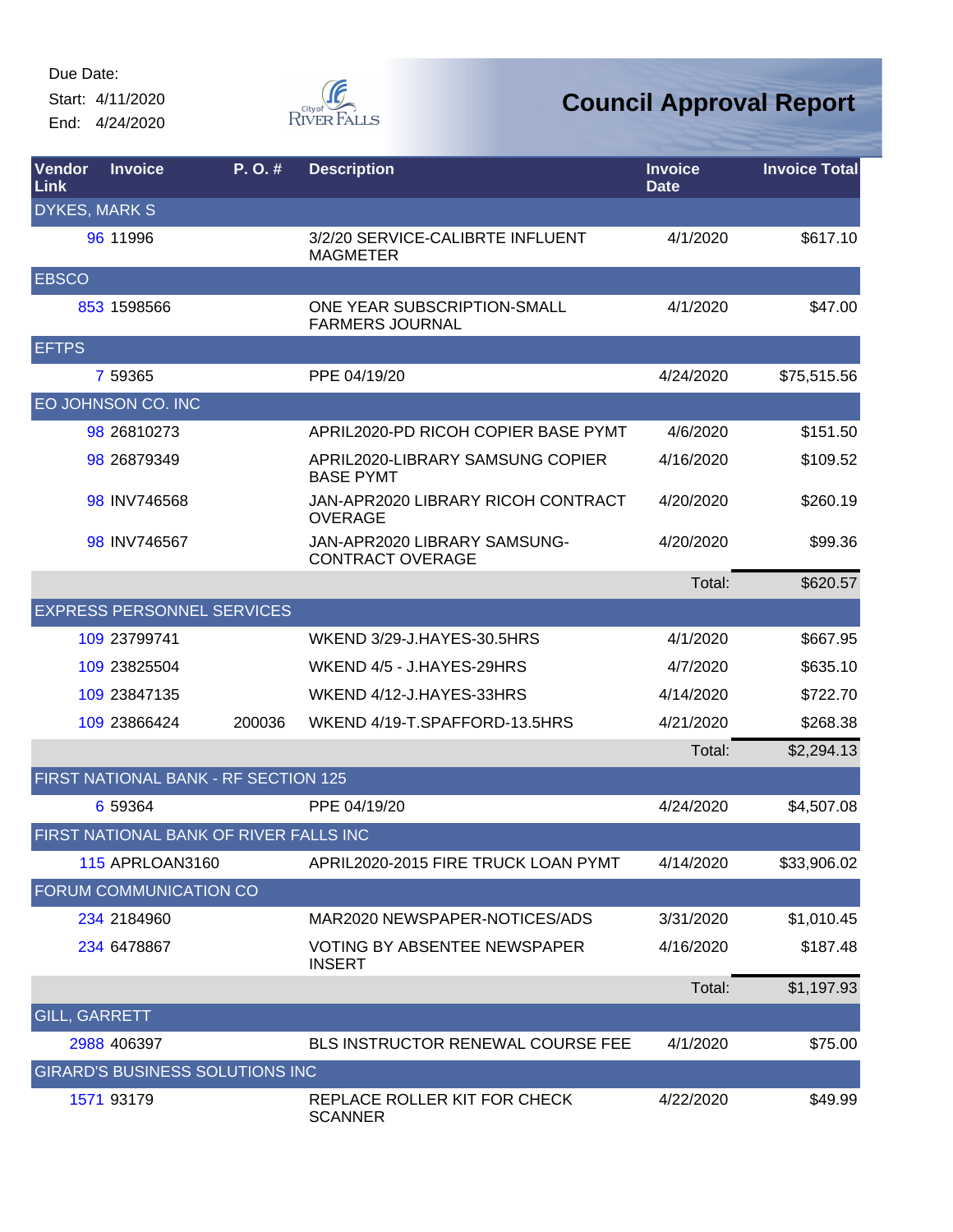Start: 4/11/2020 End: 4/24/2020



| <b>Vendor</b><br>Link | <b>Invoice</b>                      | P. O. # | <b>Description</b>                                     | <b>Invoice</b><br><b>Date</b> | <b>Invoice Total</b> |
|-----------------------|-------------------------------------|---------|--------------------------------------------------------|-------------------------------|----------------------|
| <b>GRACE PAULSON</b>  |                                     |         |                                                        |                               |                      |
|                       | 937 APRIL2020SOL<br><b>AR</b>       |         | APRIL2020-SOLAR REFUND                                 | 4/1/2020                      | \$76.16              |
|                       | HUEBSCH LAUNDRY COMPANY             |         |                                                        |                               |                      |
|                       | 146 4487605                         | 200038  | 4/1/20 WATER DEPT UNIFORMS                             | 4/1/2020                      | \$40.54              |
|                       | 146 4487607                         | 200039  | 04/01/20 WASTEWATER UNIFORMS                           | 4/1/2020                      | \$46.31              |
|                       | 146 4487606                         | 200043  | 4/1/20 PW UNIFORMS                                     | 4/1/2020                      | \$116.51             |
|                       | 146 4491826                         | 200042  | 4/8/20 ELECTRIC UNIFORMS                               | 4/8/2020                      | \$290.34             |
|                       | 146 4491829                         | 200039  | 4/8/20 WASTEWATER UNIFORMS                             | 4/8/2020                      | \$46.31              |
|                       | 146 4491827                         | 200038  | 4/8/20 WATER DEPT UNIFORMS                             | 4/8/2020                      | \$40.54              |
|                       | 146 4491828                         | 200043  | 4/8/20 PW UNIFORMS                                     | 4/8/2020                      | \$265.26             |
|                       | 146 4495199                         | 200039  | 4/15/20 WASTEWATER UNIFORMS                            | 4/15/2020                     | \$46.31              |
|                       | 146 4495196                         | 200042  | 4/15/20 ELECTRIC UNIFORMS                              | 4/15/2020                     | \$290.34             |
|                       | 146 4495197                         | 200038  | 4/15/20 WATER DEPT UNIFORMS                            | 4/15/2020                     | \$40.54              |
|                       | 146 4495198                         | 200043  | 4/15/20 PW UNIFORMS                                    | 4/15/2020                     | \$116.51             |
|                       |                                     |         |                                                        | Total:                        | \$1,339.51           |
|                       |                                     |         | INTERNATIONAL CITY MGMT ASSOC RETIREMENT CORP          |                               |                      |
|                       | 1 59360                             |         | PPE 04/19/20                                           | 4/24/2020                     | \$20,330.36          |
|                       | 1 59361                             |         | PPE 04/19/20                                           | 4/24/2020                     | \$1,332.92           |
|                       |                                     |         |                                                        | Total:                        | \$21,663.28          |
|                       | JOHNSON, MICHAEL G                  |         |                                                        |                               |                      |
|                       | 3459 5037                           |         | <b>CHLORINE ROOM-NEW</b><br>LOCK/WASTEWATER TREATMENT  | 4/3/2020                      | \$311.80             |
|                       | JORDAN TRANSFORMER LLC              |         |                                                        |                               |                      |
|                       | 1955 14908                          | 190087  | SOUTHFORK SUB TRANSFORMER<br><b>REDESIGN</b>           | 4/10/2020                     | \$302,398.50         |
|                       | <b>KRAUSE POWER ENGINEERING LLC</b> |         |                                                        |                               |                      |
|                       | 171 RFL-MS-01.1                     |         | FEB2020 NORTH RELAYS MISC SERVICES                     | 3/13/2020                     | \$175.00             |
|                       | 171 RFL-20-02.1                     | 200145  | FEB/MARCH2020 NORTH SUBSTATION<br><b>RELAY REPLACE</b> | 4/1/2020                      | \$2,862.50           |
|                       |                                     |         |                                                        | Total:                        | \$3,037.50           |
| <b>KWIK TRIP</b>      |                                     |         |                                                        |                               |                      |
|                       | 172 MARCH20<br><b>MOTOR FUEL</b>    |         | MARCH2020 MOTOR FUEL STMT                              | 3/31/2020                     | \$6,631.84           |
|                       | <b>LOFFLER COMPANIES INC</b>        |         |                                                        |                               |                      |
|                       | 182 26688646                        |         | MARCH2020-AMBULANCE KONICA MINOLTA<br><b>BASE PYMT</b> | 3/17/2020                     | \$123.00             |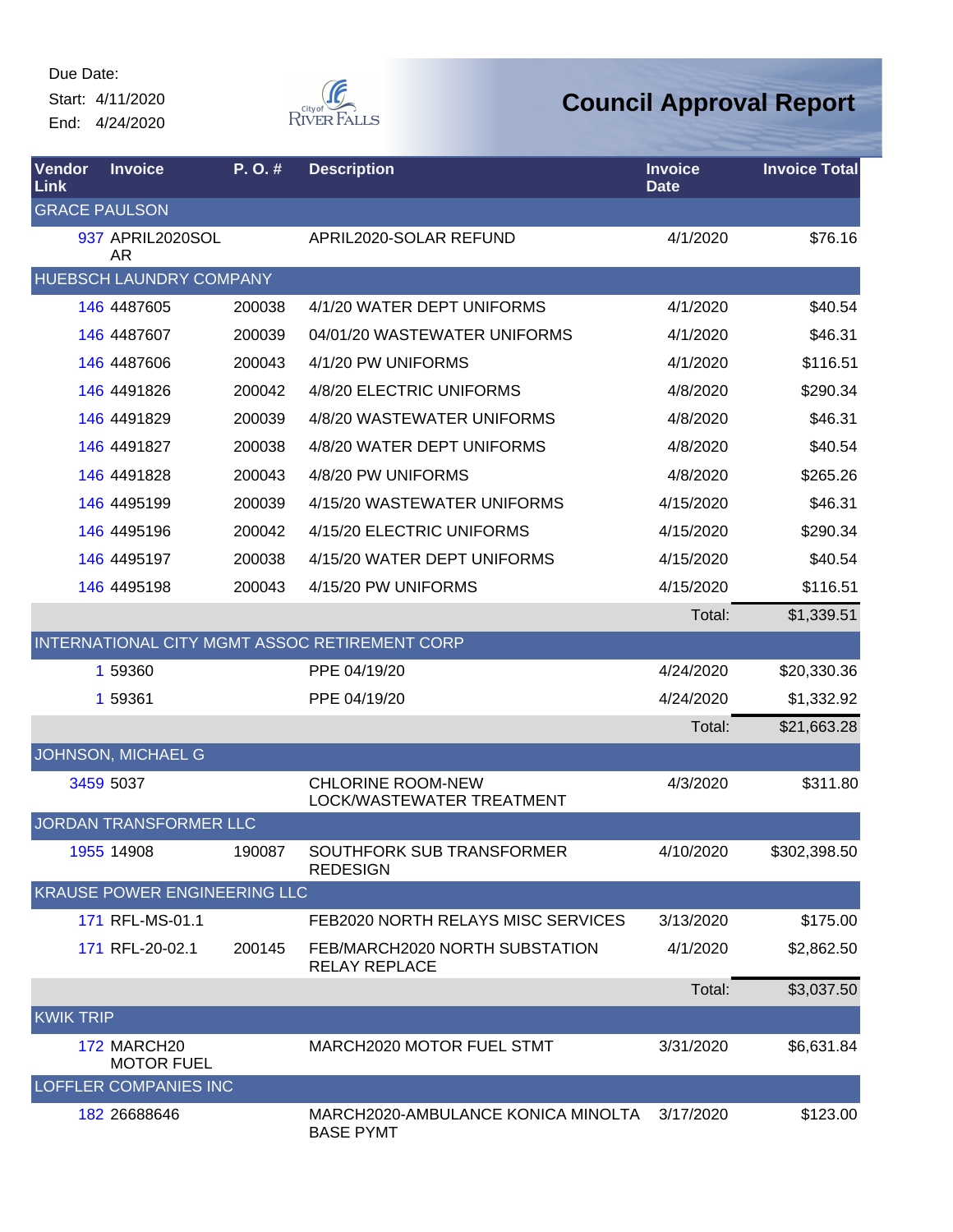Start: 4/11/2020 End: 4/24/2020



| Vendor<br><b>Link</b>  | <b>Invoice</b>                      | P. O. # | <b>Description</b>                                       | <b>Invoice</b><br><b>Date</b> | <b>Invoice Total</b> |
|------------------------|-------------------------------------|---------|----------------------------------------------------------|-------------------------------|----------------------|
|                        | 182 26751021                        |         | APRIL2020-FIRE/ADMIN/MAILROOM BASE<br><b>PYMTS</b>       | 4/1/2020                      | \$494.35             |
|                        | 182 26751021-1                      |         | APRIL2020-COURT/CSR KONICA MINOLTA                       | 4/1/2020                      | \$160.00             |
|                        | 182 26751022                        |         | APRIL2020-WASTEWATER KONICA MINOLTA<br><b>BASE PYMT</b>  | 4/1/2020                      | \$107.45             |
|                        | 182 410731137                       |         | <b>PUBLIC WORKS-KONICA-BASE</b><br>PAYMENTS/OVERAGES     | 4/1/2020                      | \$445.21             |
|                        | 182 3405003                         |         | APRIL2020-AMBULANCE KONICA COPIER<br><b>OVERAGES</b>     | 4/10/2020                     | \$15.23              |
|                        | 182 26795110                        |         | APRIL2020-KONICA MINOLTA COPIER BASE<br><b>PYMT</b>      | 4/21/2020                     | \$137.51             |
|                        |                                     |         |                                                          | Total:                        | \$1,482.75           |
|                        |                                     |         | MIDAMERICA ADMINISTRATIVE & RETIREMENT SOLUTIONS         |                               |                      |
|                        | 500 MAR000001373<br>8               |         | 3RD QTR 2019 ADMIN FEES                                  | 3/31/2020                     | \$1,040.75           |
|                        | 500 MAR000001373<br>9               |         | 4TH QTR 2019 ADMIN FEES                                  | 3/31/2020                     | \$1,011.25           |
|                        |                                     |         |                                                          | Total:                        | \$2,052.00           |
| <b>MIDWEST TAPE</b>    |                                     |         |                                                          |                               |                      |
|                        | 409 98660571                        |         | FEB2020-TWO AUDIOBOOKS                                   | 4/1/2020                      | \$63.98              |
|                        | 409 98660570                        |         | FEB2020-SIX DVDS PURCHASED                               | 4/1/2020                      | \$134.94             |
|                        |                                     |         |                                                          | Total:                        | \$198.92             |
| <b>MORNINGSTAR</b>     |                                     |         |                                                          |                               |                      |
|                        | 883 35514275/2020                   |         | 2020 MORNINGSTAR INVESTMENT<br><b>SUBSCRIPTION</b>       | 4/1/2020                      | \$1,235.00           |
|                        | ONE TIME PAY VENDOR                 |         |                                                          |                               |                      |
|                        | 9999 DEVINCHRIST<br><b>OPHERSON</b> |         | REFUND-OVERPAID CITATON #04716622                        | 4/1/2020                      | \$20.00              |
|                        | 9999 JEFFHOMMES                     |         | 402 N 4TH ST-HOME ENERGY<br><b>IMPROVEMENT INCENTIVE</b> | 4/21/2020                     | \$1,200.00           |
|                        | 9999 RICHELLMEHU<br>S               |         | REFUND-GLEN PARK PAVILLION FEE                           | 4/22/2020                     | \$250.00             |
|                        |                                     |         |                                                          | Total:                        | \$1,470.00           |
|                        | PALMQUIST, JOEL K                   |         |                                                          |                               |                      |
|                        | 4454 APRIL2020                      |         | APRIL2020 ELECTION - 9HRS                                | 4/16/2020                     | \$117.00             |
| <b>PELION BENEFITS</b> |                                     |         |                                                          |                               |                      |
|                        | 5 59363                             |         | PPE 04/19/20                                             | 4/24/2020                     | \$2,148.67           |
|                        | PIERCE COUNTY TREASURER             |         |                                                          |                               |                      |
|                        | 210 MARCH2020                       |         | MARCH2020 JAIL/DWI/INTERLOCK                             | 3/31/2020                     | \$1,238.47           |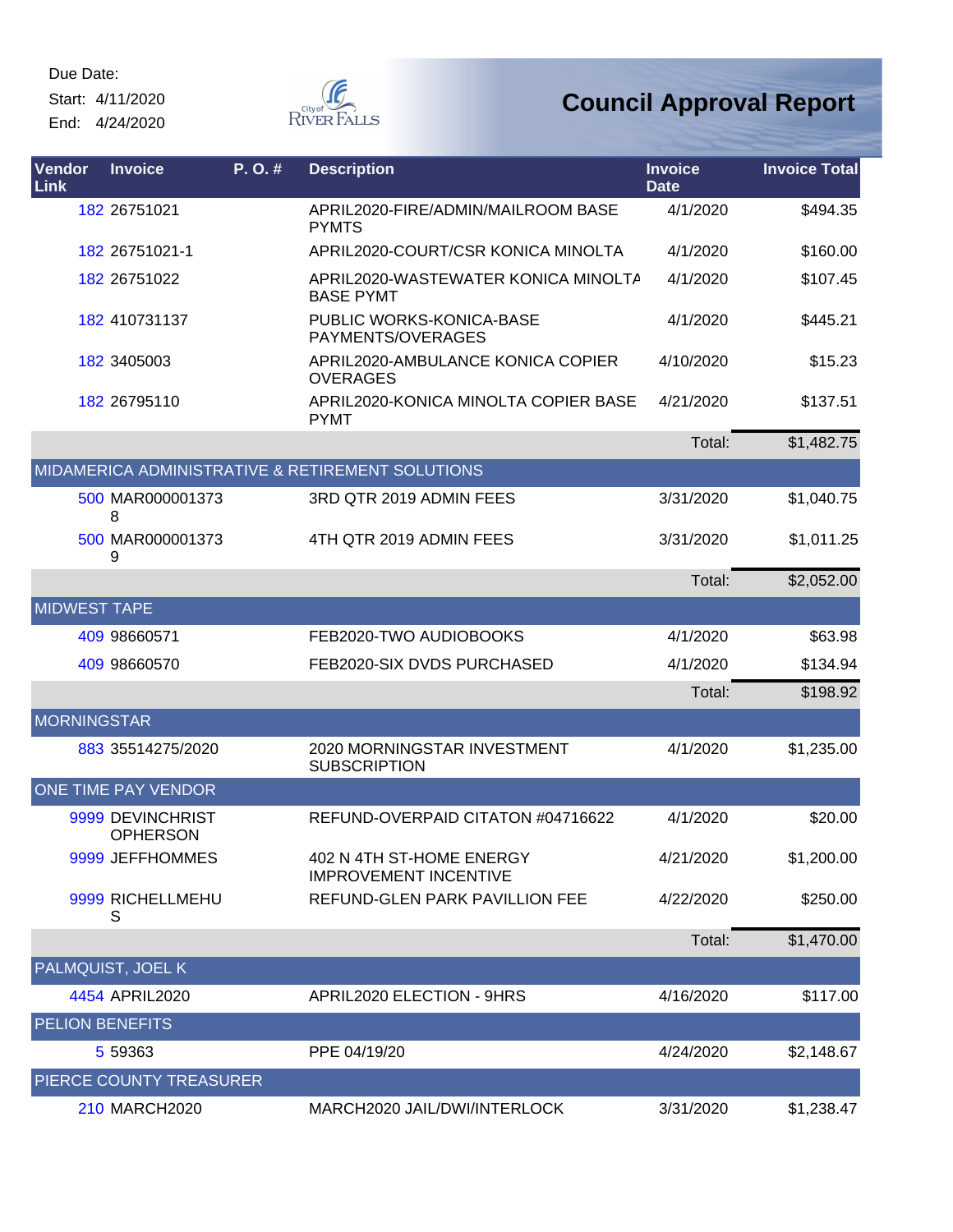Start: 4/11/2020 End: 4/24/2020



| Vendor<br>Link | <b>Invoice</b>                         | P.O.#  | <b>Description</b>                                        | <b>Invoice</b><br><b>Date</b> | <b>Invoice Total</b> |
|----------------|----------------------------------------|--------|-----------------------------------------------------------|-------------------------------|----------------------|
|                | PRUDENT MAN ADVISORS LLC               |        |                                                           |                               |                      |
|                | 4399 1211.53                           |        | MARCH2020 FINANCE/ENV MANAGEMENT<br><b>FEES</b>           | 3/31/2020                     | \$352.54             |
|                | PUBLIC SERVICE COMMISSION OF WISCONSIN |        |                                                           |                               |                      |
|                | 216 2003-I-05110                       |        | MARCH2020-APPLICATION/AUTH TO<br><b>ADJUST ELEC RATES</b> | 4/1/2020                      | \$226.84             |
|                | <b>QUADIENT FINANCE USA INC</b>        |        |                                                           |                               |                      |
|                | 4403 MARCH2020                         |        | MARCH2020-POSTAGE MACHINE FUNDS                           | 3/31/2020                     | \$2,707.00           |
|                | RAIN TO RIVERS OF WESTERN WI           |        |                                                           |                               |                      |
|                | 4063 0220-08                           |        | 2020 R2R ANNUAL MEMBERSHIP DUES                           | 4/5/2020                      | \$2,000.00           |
|                | <b>REFRESH MIDWEST OPERATIONS</b>      |        |                                                           |                               |                      |
|                | 4453 T-C-7297                          |        | <b>C.TOMLINSON PRE-EMPLOYMENT</b><br><b>EVALUATION</b>    | 4/4/2020                      | \$275.00             |
|                | <b>RFMU PAYMENTS OR REFUNDS</b>        |        |                                                           |                               |                      |
|                | 990610 DOUGLASBOL<br>ES                |        | RFMU OVERPYMT-REFUND ACCT#1057-01                         | 4/1/2020                      | \$73.03              |
|                | 990610 LEONARDREF<br><b>UND</b>        |        | RFMU OVERPYMT-REFUND ACCT#2164-01                         | 4/1/2020                      | \$127.18             |
|                | 990610 BUTLERREFUN<br>D                |        | RFMU OVERPYMT-REFUND ACCT#2189-00                         | 4/1/2020                      | \$258.00             |
|                | 990610 RANDALLPFAB                     |        | RFMU OVERPYMT-REFUND ACCT#2319-01                         | 4/1/2020                      | \$17.06              |
|                | 990610 JOEFISCHER                      |        | RFMU OVERPYMT-REFUND ACCT#2348-10                         | 4/1/2020                      | \$501.40             |
|                | 990610 CONNIEKASSE<br><b>RA</b>        |        | RFMU OVERPYMT-REFUND ACCT#2443-00                         | 4/1/2020                      | \$37.55              |
|                | 990610 DELORESRUC<br><b>KLE</b>        |        | RFMU OVERPYMT-REFUND ACCT#2494-00                         | 4/1/2020                      | \$164.14             |
|                | 990610 TIEDEREFUND                     |        | RFMU OVERPYMT-REFUND ACCT#7245-02                         | 4/1/2020                      | \$419.51             |
|                | 990610 NICHOLASJAC<br><b>KSON</b>      |        | RFMU OVERPYMT-ACCT#8218-01                                | 4/1/2020                      | \$96.80              |
|                | 990610 NICKWEAVER                      |        | RFMU OVERPYMT-REFUND ACCT# 8324-06                        | 4/1/2020                      | \$175.00             |
|                | 990610 KINNEMANREF<br><b>UND</b>       |        | RFMU OVERPYMT-REFUND ACCT#8784-04                         | 4/1/2020                      | \$288.84             |
|                |                                        |        |                                                           | Total:                        | \$2,158.51           |
|                | <b>RIVER CITY ELECTRIC</b>             |        |                                                           |                               |                      |
|                | 1291 1775                              | 200142 | CITY HALL - ELECTRICAL-STUDIO WORK                        | 4/15/2020                     | \$1,312.50           |
|                | <b>RIVER CITY STITCH</b>               |        |                                                           |                               |                      |
|                | 2526 31246-1                           |        | APRIL2020 EMP CITY APPAREL                                | 4/8/2020                      | \$574.09             |
|                | 2526 31246                             |        | APR2020-KEVIN WESTHUIS UNIFORM<br><b>ALLOW</b>            | 4/8/2020                      | \$31.45              |
|                |                                        |        |                                                           | Total:                        | \$605.54             |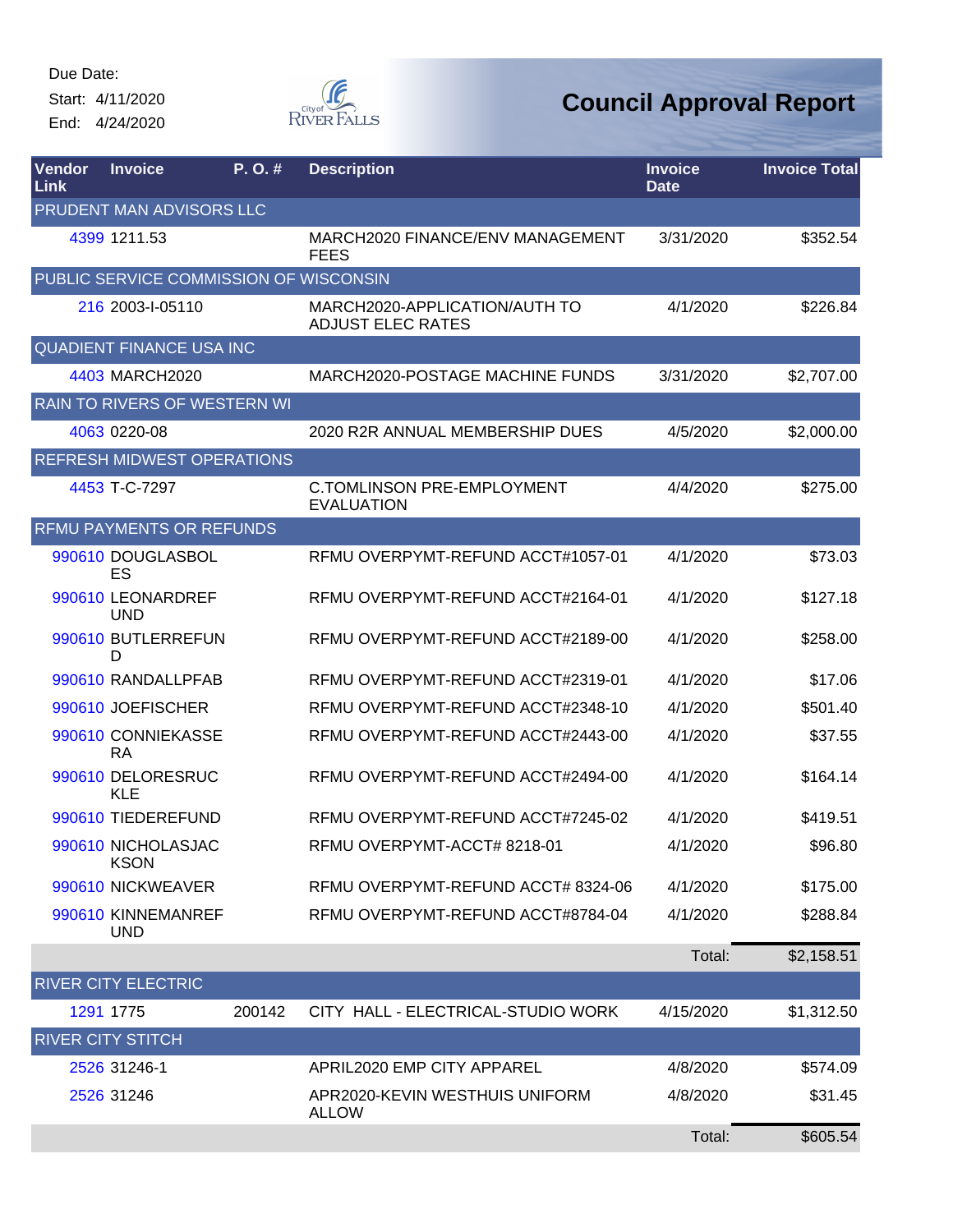Start: 4/11/2020 End: 4/24/2020



| <b>Vendor</b><br>Link | <b>Invoice</b>                           | $P. O.$ # | <b>Description</b>                                      | <b>Invoice</b><br><b>Date</b> | <b>Invoice Total</b> |
|-----------------------|------------------------------------------|-----------|---------------------------------------------------------|-------------------------------|----------------------|
|                       | <b>RIVER FALLS GYMNASTICS</b>            |           |                                                         |                               |                      |
|                       | 3731 REFUND                              |           | REFUND-2019 PYMT REAL ESTATE<br><b>TAXES/TAX EXEMPT</b> | 4/21/2020                     | \$10,238.23          |
|                       | RIVER FALLS POLICE ASSOCIATION           |           |                                                         |                               |                      |
|                       | 9 59366                                  |           | April 2020                                              | 4/24/2020                     | \$648.00             |
|                       | <b>RIVER FALLS ROTARY</b>                |           |                                                         |                               |                      |
|                       | 458 3384                                 | 200045    | G.YOUNG-2ND QTR 2020 ROTARY<br><b>MEMBERSHIP DUES</b>   | 4/1/2020                      | \$125.00             |
|                       | 458 3364                                 | 200045    | 2ND QTR 2020 ROTARY MEMBERSHIP DUES                     | 4/1/2020                      | \$125.00             |
|                       | 458 3359                                 | 200045    | 2020 2ND QTR ROTARY MEMBERSHIP DUES                     | 4/1/2020                      | \$125.00             |
|                       |                                          |           |                                                         | Total:                        | \$375.00             |
| <b>RUNNING INC</b>    |                                          |           |                                                         |                               |                      |
|                       | 1573 22793                               | 200088    | MARCH2020 TAXI MANAGMENT SERVICES                       | 3/31/2020                     | \$18,171.97          |
|                       | SHORT ELLIOTT HENDRICKSON INC            |           |                                                         |                               |                      |
|                       | 244 384545                               | 190375    | MARCH2020 PRELIMINAR ENGINEERING-<br><b>MANN VALLEY</b> | 3/31/2020                     | \$1,575.35           |
|                       | <b>ST CROIX COUNTY TREASURER</b>         |           |                                                         |                               |                      |
|                       | 252 MARCH2020                            |           | MARCH2020 JAIL/DWI/INTERLOCK                            | 3/31/2020                     | \$849.10             |
|                       | STAFFORD ROSENBAUM LLP                   |           |                                                         |                               |                      |
|                       | 2522 1236151                             |           | MARCH2020 TOWN OF TROY ETZ                              | 3/31/2020                     | \$1,370.00           |
|                       | 2522 1236152                             |           | MARCH2020 EXTRATERRITORIAL<br><b>SUBDIVISION ORD</b>    | 3/31/2020                     | \$657.50             |
|                       |                                          |           |                                                         | Total:                        | \$2,027.50           |
| <b>STATE OF WI</b>    |                                          |           |                                                         |                               |                      |
|                       | <b>259 MARCH2020</b>                     |           | MARCH2020 PENALTY ASSESSMENT                            | 3/31/2020                     | \$3,974.56           |
|                       | STATE OF WI DEPT OF EMPLOYEE TRUST FUNDS |           |                                                         |                               |                      |
|                       | 11 59367                                 |           | April 2020                                              | 4/24/2020                     | \$94,739.26          |
|                       | STATE OF WI, DEPT OF CHILDREN & FAMILIES |           |                                                         |                               |                      |
|                       | 328 59368                                |           | PPE 04/19/20 Remit ID# 774159                           | 4/24/2020                     | \$456.21             |
|                       | <b>STATE TREASURER</b>                   |           |                                                         |                               |                      |
|                       | 260 APRIL2020                            |           | APRIL2020-WATER/SEWER/ELEC BONDS                        | 4/24/2020                     | \$69,000.00          |
|                       | STRAND ASSOCIATES, INC                   |           |                                                         |                               |                      |
|                       | 3346 0159061                             | 190374    | MARCH2020-WASTEWATER TREATMENT<br>PLANT AERATION        | 4/1/2020                      | \$4,371.41           |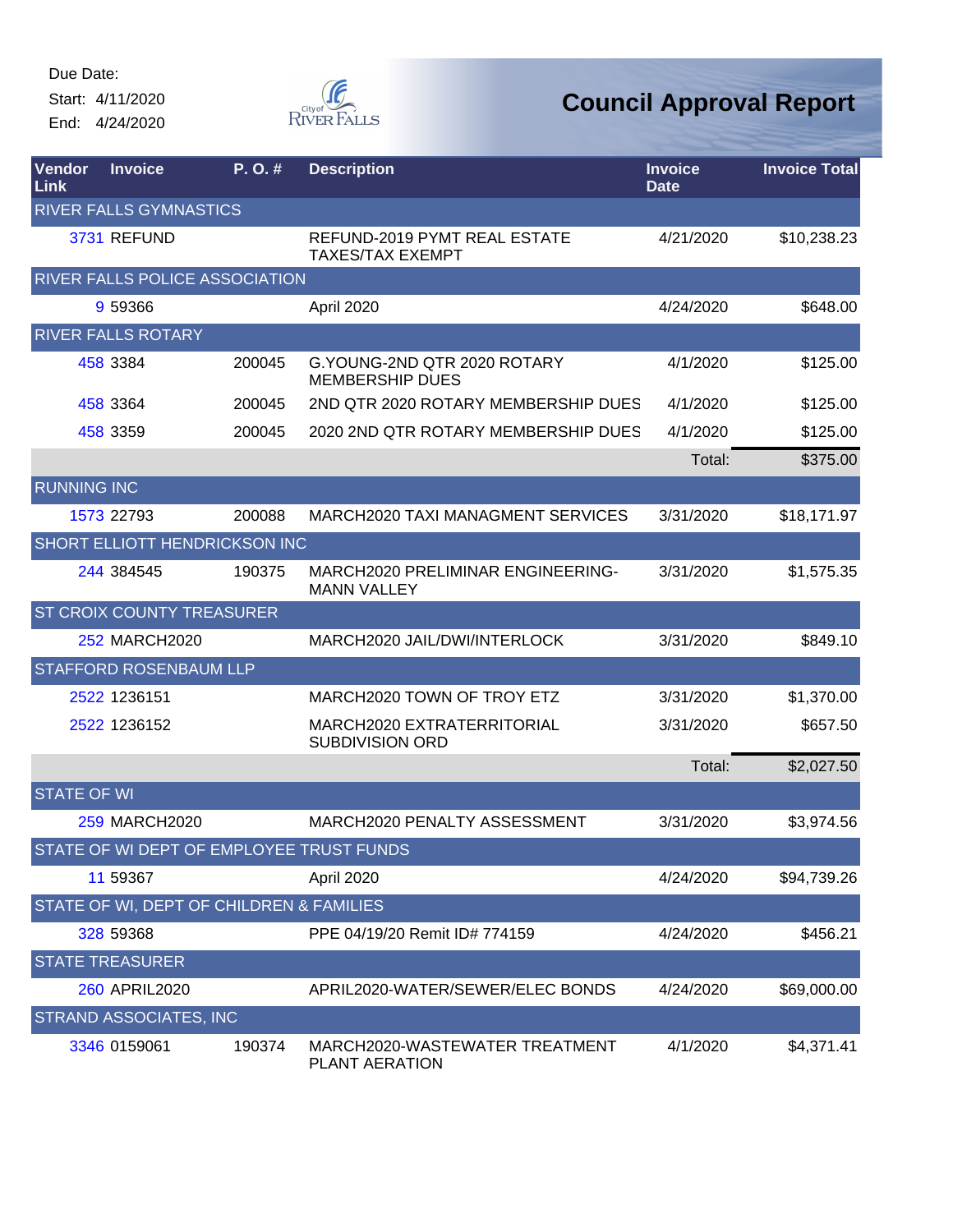Start: 4/11/2020 End: 4/24/2020



| <b>Vendor</b><br>Link              | <b>Invoice</b>                    | P.O.#  | <b>Description</b>                                     | <b>Invoice</b><br><b>Date</b> | <b>Invoice Total</b> |  |
|------------------------------------|-----------------------------------|--------|--------------------------------------------------------|-------------------------------|----------------------|--|
| STUART C IRBY TOOL AND SAFETY      |                                   |        |                                                        |                               |                      |  |
|                                    | 156 S011769557.00 200077          |        | SIX 13T SOCKETS-INVENTORY                              | 4/1/2020                      | \$1,560.00           |  |
|                                    | 156 S011820689.00 200117          |        | 12 LED 64 WATTS LUMENS-INVENTORY                       | 4/15/2020                     | \$4,020.00           |  |
|                                    |                                   |        |                                                        | Total:                        | \$5,580.00           |  |
|                                    | SYLVANDER HEATING INC             |        |                                                        |                               |                      |  |
|                                    | 15 85086                          | 200136 | PUBLIC WORKS-REPLACE WATER HEATER                      | 4/8/2020                      | \$3,151.34           |  |
|                                    | THE HOWARD E NYHART COMPANY INC   |        |                                                        |                               |                      |  |
|                                    | 1582 0158678                      |        | THRU MARCH2020-FULL GASB 75<br><b>ACTUARIAL UPDATE</b> | 4/1/2020                      | \$2,250.00           |  |
|                                    | TRC ENVIRONMENTAL CORPORATION     |        |                                                        |                               |                      |  |
|                                    | 1405 410379                       | 190329 | March2020 - FERC & Hydro Relicensing                   | 3/31/2020                     | \$22,944.26          |  |
|                                    | UNIVERSITY OF WISCONSIN SYSTEM    |        |                                                        |                               |                      |  |
|                                    | 330 630259                        |        | MARCH2020-FLUORIDE                                     | 3/31/2020                     | \$52.00              |  |
|                                    | <b>US BANK NATIONAL ASSOC</b>     |        |                                                        |                               |                      |  |
|                                    | 284 1567274-2016A<br><b>SEWER</b> |        | 2016A SEWER REV BOND                                   | 3/11/2020                     | \$253,675.00         |  |
|                                    | 284 5690625                       |        | 3/1/20-2/28/21 GO REFUNDING BONDS<br><b>ADMIN FEE</b>  | 4/1/2020                      | \$500.00             |  |
|                                    |                                   |        |                                                        | Total:                        | \$254,175.00         |  |
|                                    | USIC LOCATING SERVICES LLC        |        |                                                        |                               |                      |  |
|                                    | 286 375720                        | 200146 | MARCH 2020-SANITARY/SEWER LOCATES                      | 4/1/2020                      | \$1,336.31           |  |
|                                    | 286 375719                        | 200146 | MARCH2020-ELECTRIC/WATER LOCATES                       | 4/1/2020                      | \$2,881.99           |  |
|                                    |                                   |        |                                                        | Total:                        | \$4,218.30           |  |
|                                    | WELD RILEY, S.C.                  |        |                                                        |                               |                      |  |
|                                    | 301 45038                         |        | MARCH2020-TOWN OF CLIFTON<br><b>COOPERATIVE PLAN</b>   | 4/6/2020                      | \$87.50              |  |
|                                    | 301 45035                         |        | MARCH2020-GENERAL<br>AGENDAS/MEETINGS                  | 4/6/2020                      | \$812.52             |  |
|                                    | 301 45037                         |        | MARCH2020-NORTH INTERCEPTOR-<br><b>EMINENT DOMAIN</b>  | 4/6/2020                      | \$665.00             |  |
|                                    |                                   |        |                                                        | Total:                        | \$1,565.02           |  |
| WEST CENTRAL WI BIOSOLIDS FACILITY |                                   |        |                                                        |                               |                      |  |
|                                    | 304 MARCH2020                     |        | MARCH2020 BIOSOLIDS                                    | 3/31/2020                     | \$39,360.95          |  |
|                                    | WI DEPARTMENT OF REVENUE          |        |                                                        |                               |                      |  |
|                                    | 3 MAR2020SALE<br><b>STAX</b>      |        | MARCH2020 SALES TAX                                    | 4/1/2020                      | \$12,894.65          |  |
|                                    | 3 2020TIDS                        |        | 2020 ANNUAL TID ADMIN CERTIFICATION<br><b>FEES</b>     | 4/1/2020                      | \$1,350.00           |  |